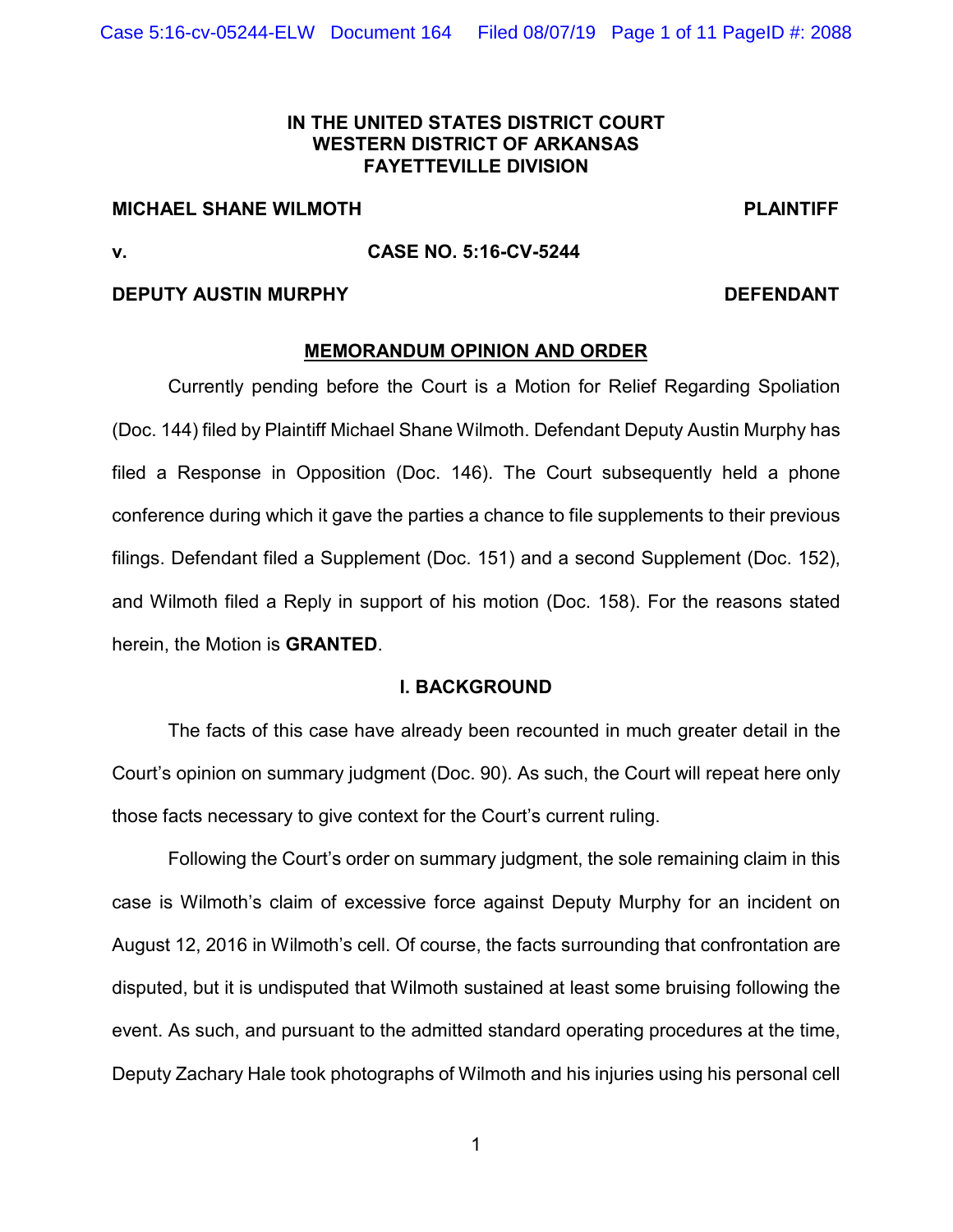phone, [1](#page-1-0) which were to be used in the resulting investigation of the incident.[2](#page-1-1) And, in fact, Sergeant Lira made specific mention of these photographs in his resulting report. (Doc. 145-3). However, contrary to the apparent usual practice of the Benton County Detention Center, those photographs were either 1) never uploaded to the jail's internal incident reporting system or 2) were uploaded and were subsequently misplaced or deleted.[3](#page-1-2) These photographs were also never produced to Wilmoth at any point during discovery. Wilmoth now claims that this evidence was intentionally destroyed or made unavailable to him by the defendant. As such, he requests an adverse inference instruction based on spoliation of evidence. While the Court concludes that sanctions—including an adverse inference instruction—are appropriate, it does so based on this defendant's lack of candor in the discovery process and his repeated failure to answer Wilmoth's simple discovery requests. In short, the Court finds that defendant's<sup>[4](#page-1-3)</sup> conduct in this case was designed to deprive Wilmoth of the use of these photographs in litigation.

<span id="page-1-0"></span> $1$  According to Deputy Hale, officers of the Benton County Detention Center were not yet equipped with official work phones they could use to document/photograph incidents that occurred during their shifts.

<span id="page-1-1"></span><sup>&</sup>lt;sup>2</sup> As discussed in the Court's prior Opinion and Order (Doc. 90), because of Murphy's alleged words and actions on that day, Wilmoth alleged sexual assault and wanted the jail to launch a Prison Rape Elimination Act (PREA) investigation, which it ultimately did.

<span id="page-1-2"></span><sup>&</sup>lt;sup>3</sup> Deputy Hale testified that procedure would have required that he produce the photographs he took on his cell phone to Sergeant Lira, the internal affairs investigator, and that policy would further require that such photographs be uploaded to the internal system ("JMS") either by the person who took the photographs or by the official conducting the investigation.

<span id="page-1-3"></span><sup>4</sup> Defendant's counsel also represented the remaining county defendants until those defendants were dismissed at summary judgment. She was also the individual who sent a letter informing the county and its officials of the duty to preserve evidence. Finally, she was also the individual who repeatedly asserted in filings that she had, on behalf of defendants (including Defendant Murphy) produced the complete file to Wilmoth. As the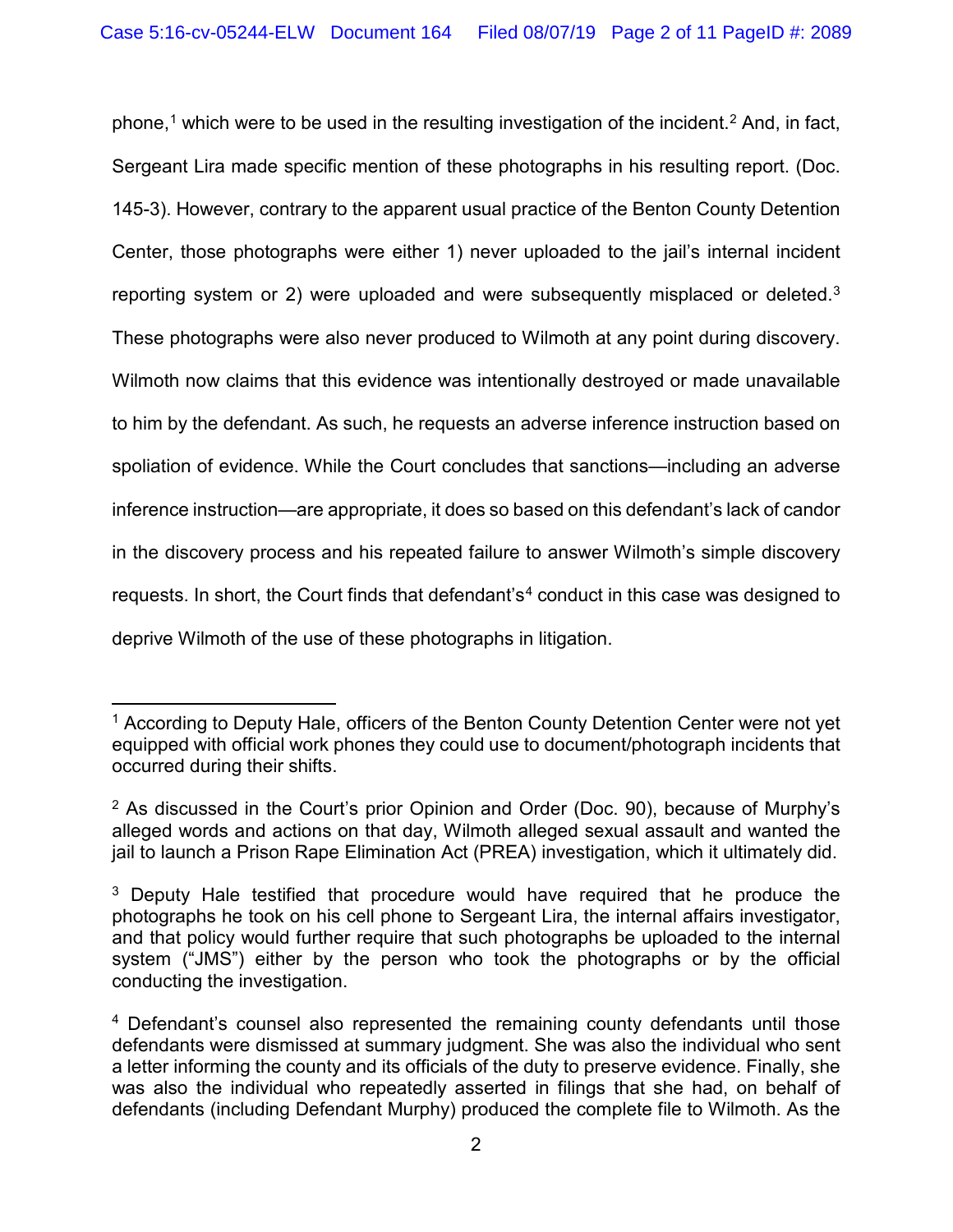## **II. LEGAL STANDARD**

Federal Rule of Civil Procedure 37(e) provides sanction options for a court when

a party fails to take reasonable steps to preserve electronically stored information. Under

that Rule, if such evidence cannot be replaced through additional discovery, the Court:

- (1) upon finding prejudice to another party from loss of the information, may order measures no greater than necessary to cure the prejudice; or
- (2) only upon finding that the party acted with the intent to deprive another party of the information's use in the litigation may:
	- (A) presume that the lost information was unfavorable to the party;
	- (B) instruct the jury that it may or must presume the information was unfavorable to the party; or
	- (C)dismiss the action or enter a default judgment.

F.R.C.P. 37(e)(1), (2)(A)-(C).

## **III. DISCUSSION**

Before a Court can impose sanctions under Rule 37, it must first determine that the party had a duty to preserve electronically stored information. In this case, that proof is abundant. On December 7, 2016, the county defendants filed an Answer in this case (Doc. 12). The following day, counsel for these defendants, JaNan Davis, issued a litigation hold letter entitled "Duty to Preserve Evidence" to Sheriff Gilbert, Major Guyll, and Capt. Hahn of the Benton County Jail. The letter, in bold print, acknowledges that "[w]e have a duty to act now to gather and preserve relevant evidence." (Doc. 145-7). It additionally requested that the County "preserve all other records or recordings or documents that might **in any way be relevant to the events that form the factual basis** 

Court will detail below, that representation was false when it was made, and remains false today.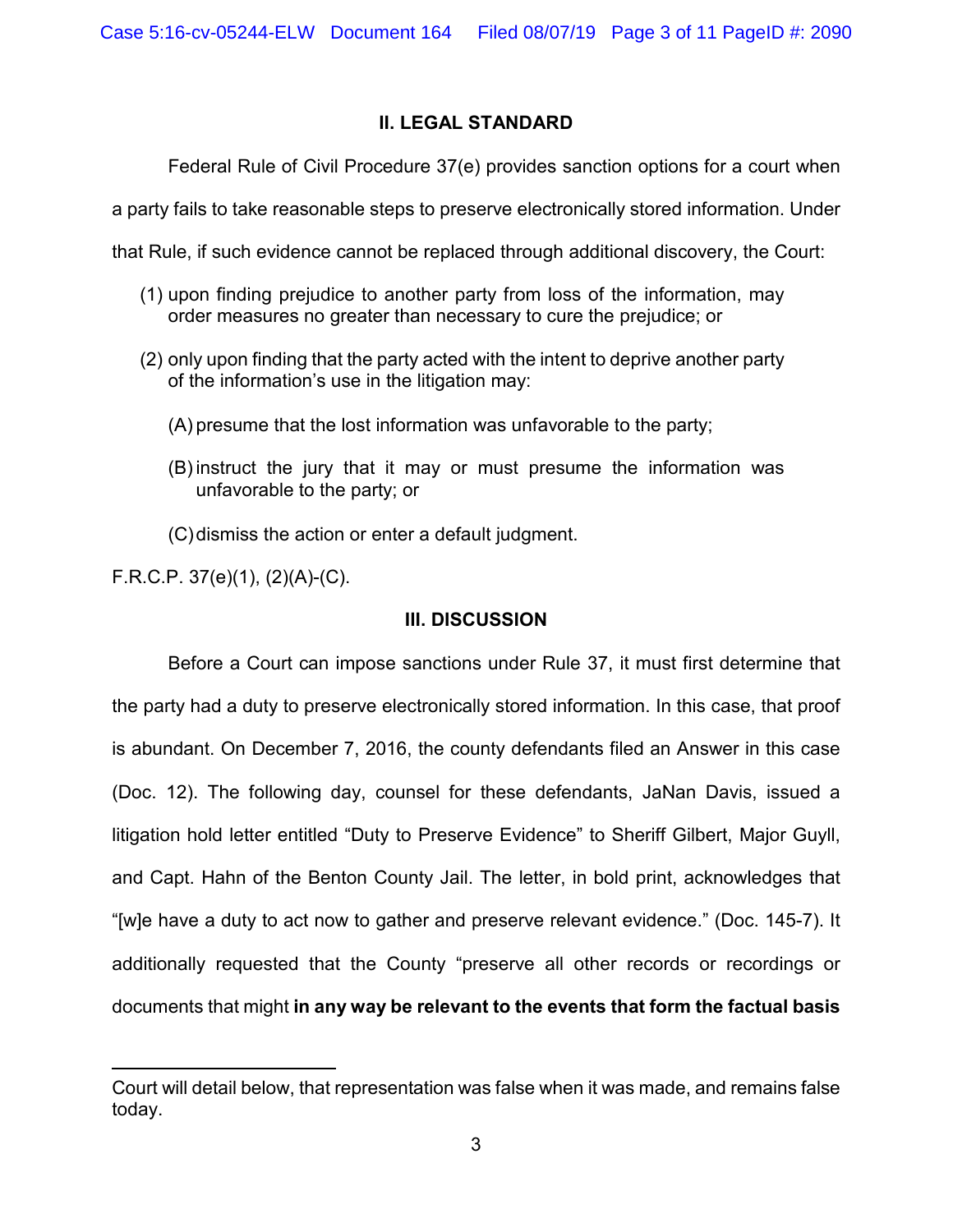**for the allegations in the Complaint**." *Id.* (emphasis added). It finally advised the County that "if we allow evidence to spoil (be deleted or discarded), then we (you and us) may be subject to sanctions by the Court." *Id.* As such, it recommended that the County "store the data on your county computer and do not let it get lost or erased." *Id.* Additionally, the Court's initial scheduling order directed that, within 45 days, Defendants were to provide Wilmoth with "a copy of all incident reports documenting incidents referenced in the Plaintiff's complaint, including any color photographs." (Doc. 25, p. 1). As such, defendant was clearly on notice—both through his own attorney and court orders, that he was under a duty to preserve documents relevant to the incidents recounted in Wilmoth's complaint.

Next, the Court must determine whether the party took reasonable steps to preserve the relevant evidence and whether the party's actions in this case support a finding that the party acted with the intent to deprive another party of the information's use in the litigation. As to the efforts expended to preserve the relevant evidence, the Court finds that none of the defendants exercised reasonable diligence in this case to preserve this evidence. Both Deputy Hale (who took the photographs as part of the resulting investigation) and Sergeant Lira (the internal affairs investigator who was tasked with reviewing the incident) admitted that photographs of Wilmoth's resulting injuries did in fact exist. Further, both testified that standard procedure at the jail at the time would have been to upload those photographs into the internal JMS system for preservation. Moreover, Sergeant Lira apparently thought that the pictures were so important to the investigation that he needed to mention them in his report. Yet, at no point did he ever feel the need to ensure that these photographs were uploaded into the internal system or, at a minimum, attached and incorporated into his report. While the Court has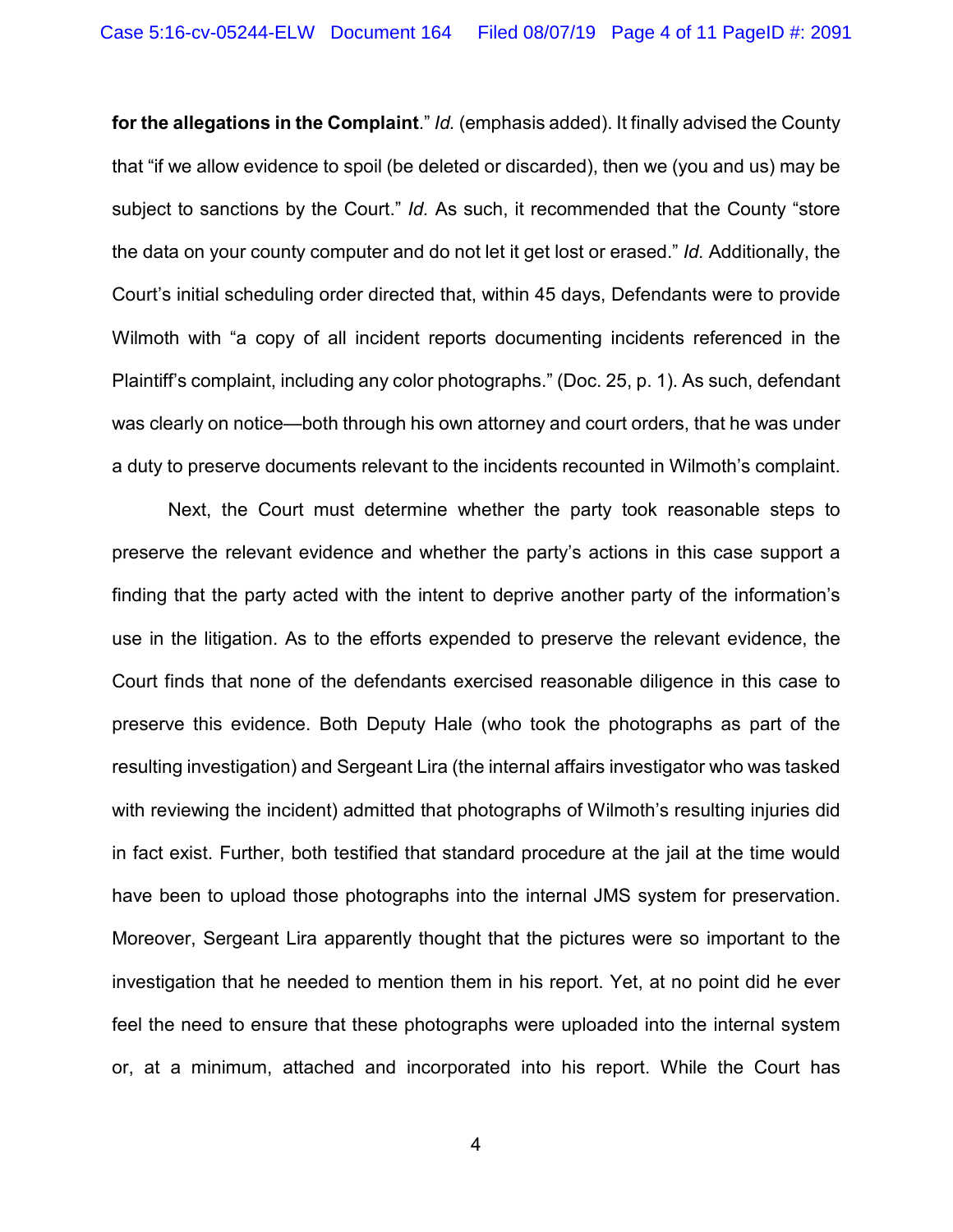previously been led to believe that Sergeant Lira viewed the photographs on Deputy Hale's phone, Sergeant Lira testified that, given the nature of this investigation (PREA/sexual assault), it is not likely that he would only have looked at the photographs on an officer's phone. Accepting Sergeant Lira's words at face value, that means that the photographs of Wilmoth were likely uploaded into the JMS system. That fact, however, is even *worse* for the defendant, because they certainly at that point would have been clearly encompassed within the material that was—or should have been—protected from alteration or deletion by the litigation hold. Given the deposition testimony before the Court, it has little before it which would suggest that any of the county defendants including Deputy Murphy—or their counsel, took seriously their obligation to ensure that relevant evidence was preserved.

Rather, as the Court will now explain, the evidence as a collective whole indicates that there were many times when defense counsel buried her head in the sand in this case and never fully committed to producing this evidence or discovering where it was. As the Court will note, that includes conduct which might readily be viewed as intentional deception before this court. In order to document the full history of incomplete, evasive, or untrue discovery responses that, taken as a whole, indicate this defendant's (and the former county defendants') intent to deprive Wilmoth of these materials, it is necessary to detail the long line of filings that brings us to the present motion.

From the inception of this litigation on September 12, 2016 when Wilmoth filed his complaint against Deputy Murphy and the county co-defendants, Wilmoth has attempted to acquire the photographs that he knows were taken of him following the incident with Deputy Murphy only a month prior on August 12, 2016. In particular, on January 9, 2017,

5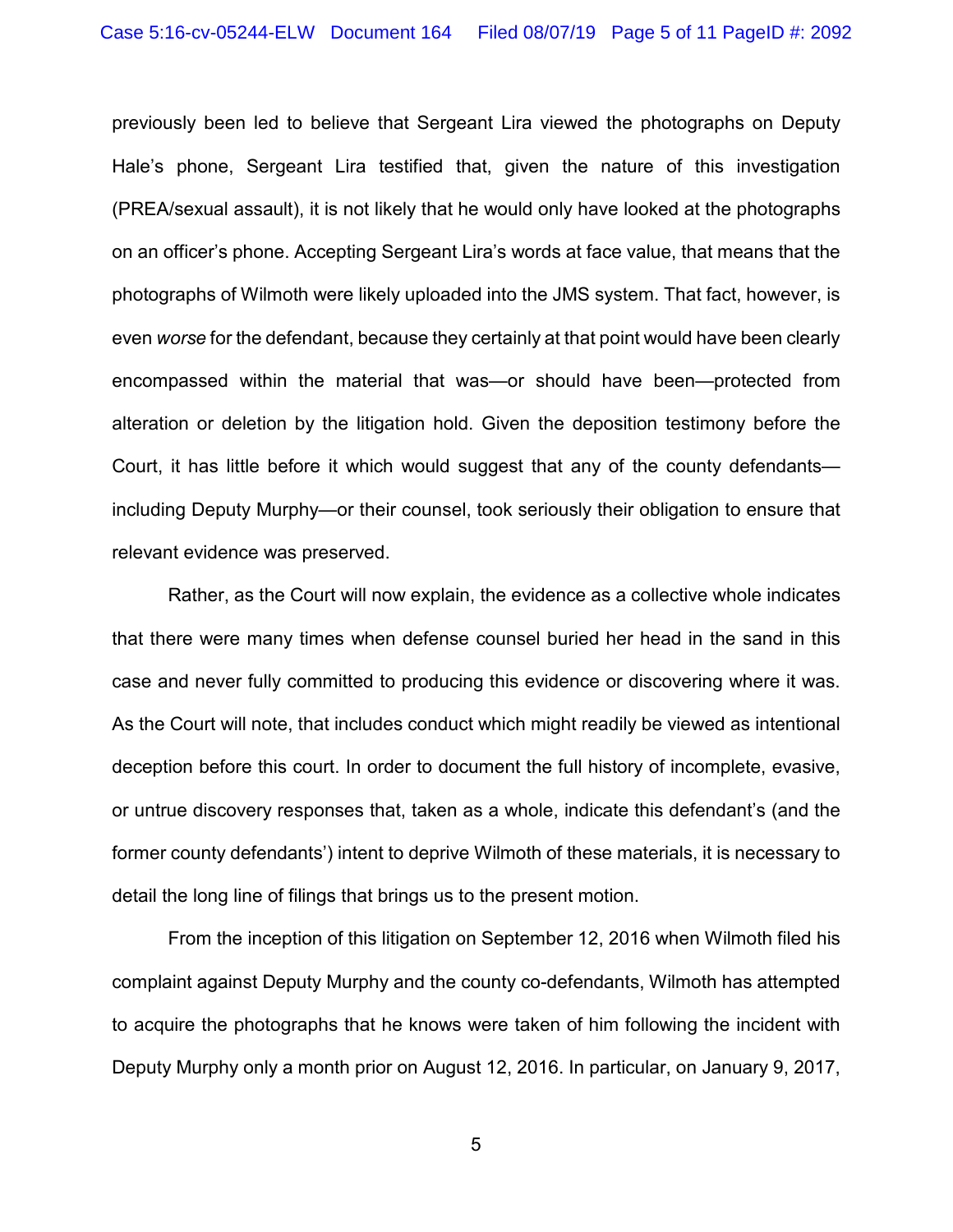he served his first set of discovery on defendants. In Request for Production No. 3 and Request for Production No. 4, he specifically requested "all photos taken of the Plaintiff" by Corporal Hale and Sergeant Lira concerning the incident with Deputy Murphy. (Doc. 27-1, p. 2). In response, defendant reported that "no photos have been located." *Id.* On April 13, 2017, and in accordance with this Court's initial scheduling order, defendant filed a Notice of Disclosures acknowledging that he had been directed, as early as the initial scheduling order, to produce all incident reports referenced in the complaint along with any photographs that were taken. (Doc. 32). In that same Notice, Ms. Davis, on behalf of the county defendants, indicated that they had faithfully complied with this order. In their filing, they specifically noted that Wilmoth had been provided with a copy of his deposition transcript and that they were currently "unaware of any other documents, photographs, or video footage which relates to the facts giving rise to Plaintiff's claims." (Doc. 32, pp. 1-2). They further requested that, should Wilmoth "be aware of or suspect any such documents, photographs, and/or video footage, if he will describe those items with as much particularity as possible, **Defendants will attempt to locate those items**." *Id.* at p. 2 (emphasis added).

Because Wilmoth had already indicated the photographs he was seeking in his earlier set of discovery, he took defendants up on their offer by filing no fewer than four separate motions to compel, specifically highlighting Sergeant Lira's report's mention of the pictures he was looking for—i.e., those taken by Deputy Hale. Nevertheless, he was never provided with these photographs, nor does it ever appear that defendant or defense counsel (who again at this time represented the county as well) ever investigated these missing photographs. We know this because during the Court's hearing almost a year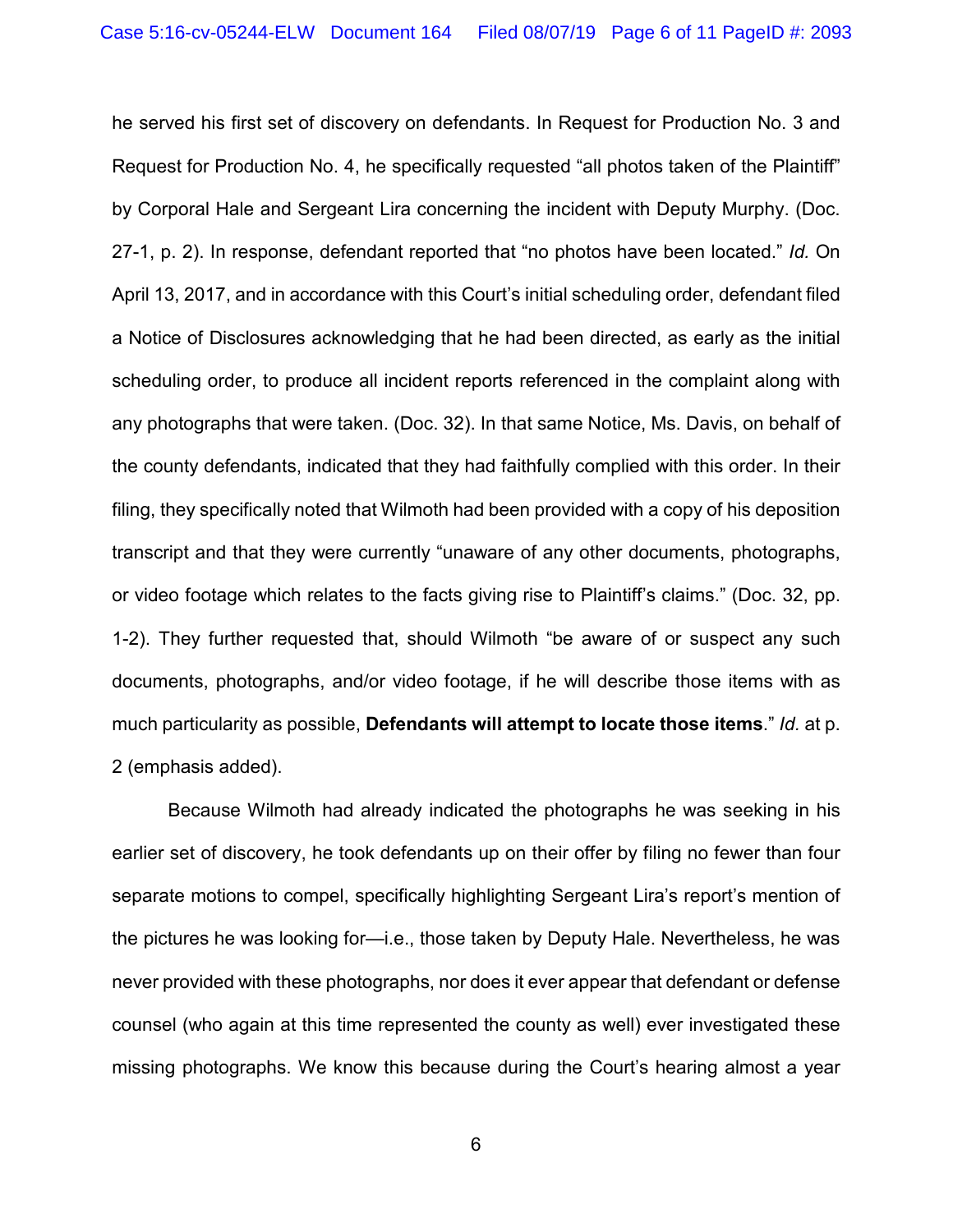and a half later, the Court specifically asked defense counsel when she first became aware of photographs that Deputy Hale allegedly took on his cell phone of Wilmoth's injuries. Her response: this morning. Then, when the Court further inquired about her efforts, she explained that there was nothing she could do to obtain those photographs because that had not been made an issue until just then. Given her representations, it is clear that she did not, on behalf of any of the defendants, conduct a thorough inquiry into the whereabouts of these photographs—despite the fact that they were the subject of repeated motions to compel beginning as early as March 8, 2017. If she had, her response to the Court, some nineteen months later, would certainly not have suggested that this was a new issue.

To the extent that the four separate motions to compel left any doubt about her knowledge of these photographs or of Wilmoth's request for such evidence, Ms. Davis and all defendants were certainly put on notice of Wilmoth's requests for these photos as early as **April 5, 2017** when Ms. Davis took his deposition. During that deposition, he referenced these photos at least three times, including one time where he expressly accused her and the county of refusing to give them to him. (Doc. 152, p. 76). Yet, despite this early knowledge that pictures were missing and his repeated requests for those pictures, she represented to him and to the Court (in responding to his motions to compel) that defendants had "complied with Plaintiff's discovery requests and have produced a complete file to Plaintiff." (Doc. 36, ¶ 5). And then, over a year later, she again represented to the Court that she had never had any idea before October 2018 that these photographs were in issue. The record belies her statements. Taken together, Ms. Davis's conduct on behalf of defendant Murphy in this case indicates a clear lack of faithful compliance with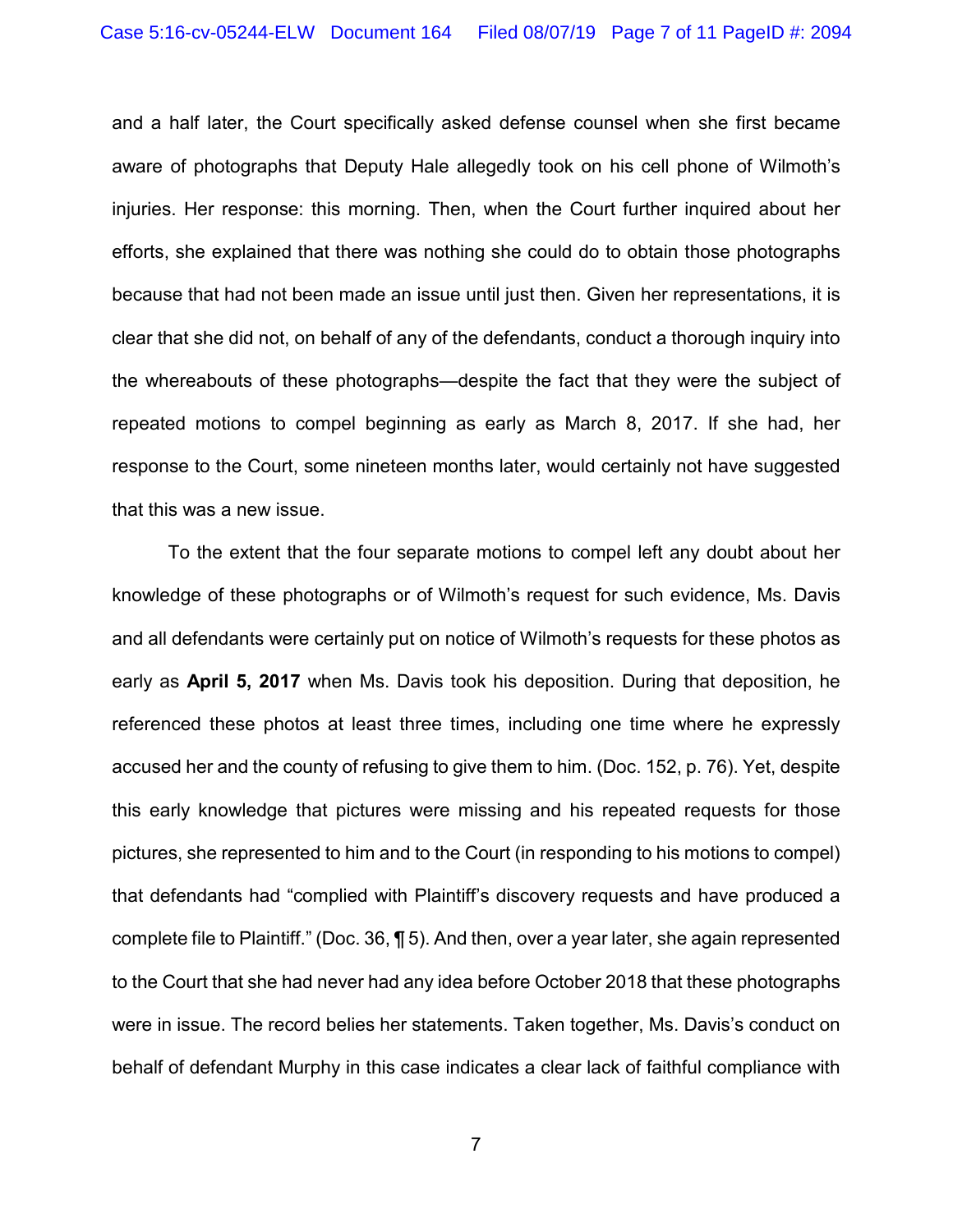this Court's orders or his duty to preserve evidence. Given the number of times that defendant and Ms. Davis were presented with—and failed to take advantage of opportunities to learn where these photographs were, the Court has little hesitation concluding that Deputy Murphy's discovery conduct throughout this case evinces a clear intent to deprive Wilmoth of the use of these photographs.

And, the record also confirms that, but for this insufficient (or non-existent) investigation into the whereabouts of these photographs, Wilmoth would likely not have been deprived of such evidence at trial. For, after the Court granted Wilmoth a continuance and allowed a limited reopening of the discovery window, the Court learned through subsequent depositions that the photographs were indeed taken on Deputy Hale's cell phone. Moreover, although Deputy Hale still has this cell phone, the contents have apparently been rendered unusable because, at some point in mid-spring or early summer of 2018, the charging port of the phone was corrupted, and the contents are allegedly not recoverable. Thus, had defendant or his counsel commenced an investigation into the whereabouts of these photographs at any point from **January 2017**  when Wilmoth first served his request for production through mid-2018, the record shows that it is likely that they would have discovered that Deputy Hale took the photographs on a personal cell phone and could have recovered those photos before the charging port malfunction occurred. Thus, to the extent the Court needs to make a finding of prejudice in order to impose the sanctions detailed below, it easily does so here.<sup>[5](#page-7-0)</sup>

<span id="page-7-0"></span><sup>5</sup> Defense counsel argues that Wilmoth cannot demonstrate prejudice because there are ample alternative sources he could rely on as evidence of his claimed injuries, including the other deputies who observed Wilmoth immediately following the incident. The Court joins those who have rejected such arguments as frustratingly myopic. *See, e.g.*, *Pettit v. Smith*, 45 F. Supp. 3d 1099, 1111 (D. Az. 2014) ("The Court and Plaintiff can take no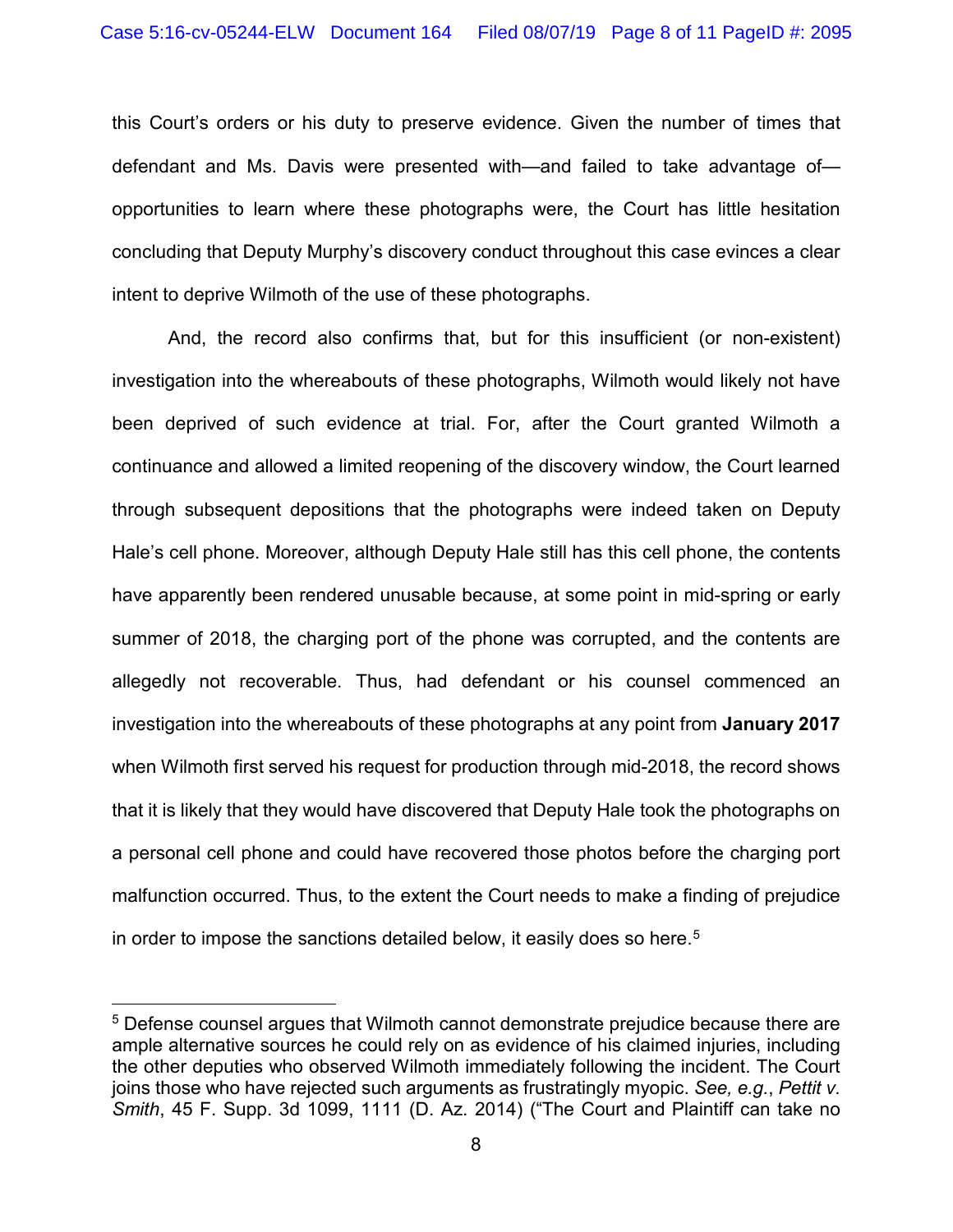For the reasons noted above, the Court finds that the following sanctions are appropriate. First, in light of Sergeant Lira's role in conducting the investigation into Wilmoth's sexual assault allegations, the Court finds it literally incredible to hear Lira explain that he does not remember what he did with the pictures that he acknowledged viewing in his report or why these photographs would not have been uploaded as a crucial part of his investigatory file in accordance with county policy. The Court finds that his actions in this case have severely undermined his credibility. Given his direct involvement in viewing and in failing to ensure preservation of these photographs, the Court finds that his actions demonstrate bad faith and that it would be appropriate to prevent the defendant from calling him as a witness in his case. The same sanction will also apply to Deputy Hale.<sup>[6](#page-8-0)</sup> Hale admitted during his deposition that although standard policy would have already required him to preserve and upload these photographs to the system, he certainly should have done so here given the nature of Wilmoth's accusations against Deputy Murphy. Yet, he failed to take any reasonable steps to ensure preservation of the materials that he knew were crucial to the resulting investigation. Although the Court

comfort in Defendants' assertion that defense witnesses, who will favor the defense position, can testify about these events at trial."). In short, the contemporaneous photographs taken here, just like the video in *Pettit*, would have been objective evidence of Wilmoth's injuries devoid of any of the pro-defense leanings of defense witnesses or credibility problems of either party. The Court finds that this alternative evidence—to the extent it is permitted by this Order—would clearly have been inferior to such objective evidence.

<span id="page-8-0"></span> $6$  This sanction does not prevent Wilmoth from calling either of these officials in his case. To the extent he does so, however, these officials will be prohibited on cross-examination from testifying as to their recollection of Wilmoth's injuries, unless Wilmoth opens the door for such testimony through his own questions. Should Wilmoth believe that this sanction might somehow prejudice him or his trial strategy, he should feel free to raise this issue during the final pre-trial conference set for August 20, 2019.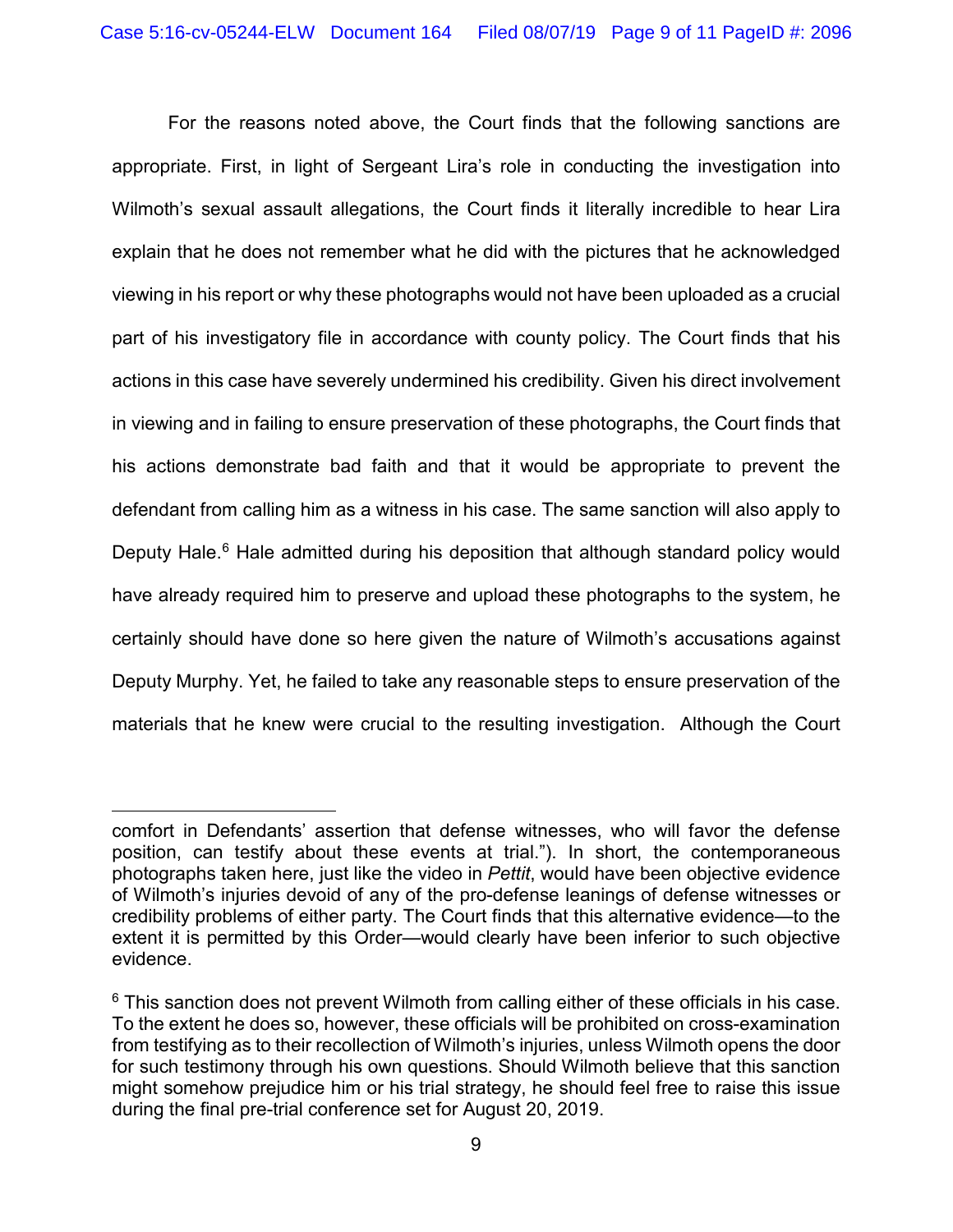recognizes that this sanction at first blush may seem harsh, it would be against the interests of justice to allow an official to testify about pictures which were not preserved, in part, because of that same official's failure to follow county policy. The fact that these two individuals were tasked with photographing the incident and investigating Deputy Murphy's actions makes their resulting conduct that much more egregious.

Second, under Rule 37(e)(2)(B) and in light of the Court's earlier finding that defendant and his counsel have willfully acted to prevent Wilmoth from accessing this documentary evidence that he claims would support his case, the Court will instruct the jury that it may, but is not required to, presume that the photographs in question would have supported Wilmoth's claimed injuries arising from his in-cell confrontation with Deputy Murphy and that the lack of such photographic evidence should not be held against Wilmoth in this case.

#### **IV. CONCLUSION**

In light of the above discussion, the Court finds that the above-referenced sanctions are the most appropriate remedies to cure the prejudice Wilmoth has suffered because defendant and his counsel buried their heads in the sand and refused to comply with Wilmoth's repeated requests for such evidence or investigate why such evidence was not already in the files they obtained from the county.

**IT IS THEREFORE ORDERED** that Wilmoth's Motion for Relief Regarding Spoliation (Doc. 144) is **GRANTED** as described above.

10